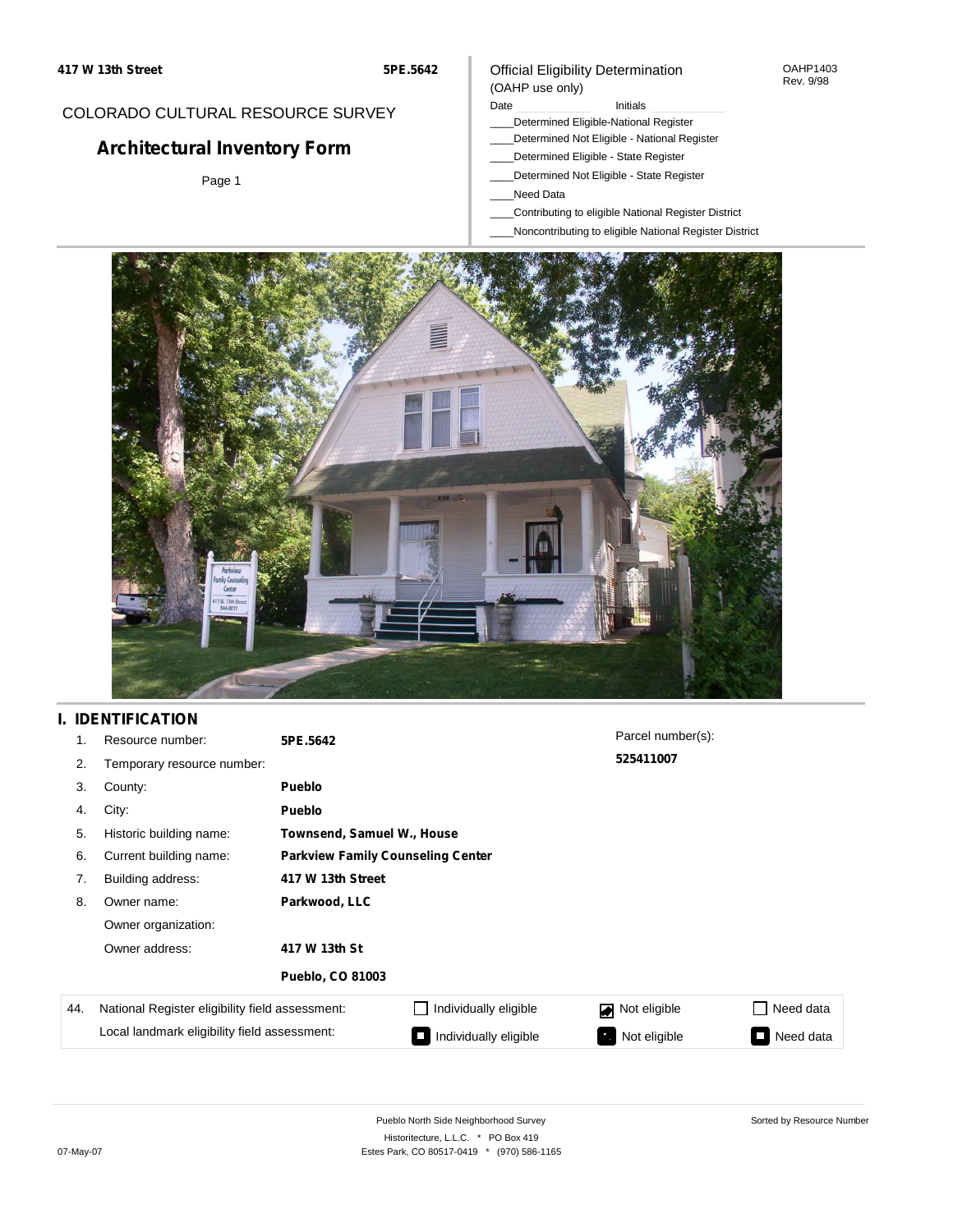Page 2

### **II. GEOGRAPHIC INFORMATION**

| 9.  | P.M.                    |           | 6th             |    |    | Township:<br><b>20S</b>              |  |              |     | 65W<br>Range: |           |           |                   |  |         |
|-----|-------------------------|-----------|-----------------|----|----|--------------------------------------|--|--------------|-----|---------------|-----------|-----------|-------------------|--|---------|
|     |                         | <b>SE</b> | 1/4             | of | NE | 1/4                                  |  | of <b>NW</b> | 1/4 | of            | <b>SE</b> | 1/4       | of Section        |  | 25      |
|     | 10. UTM reference zone: |           |                 |    |    | 13                                   |  |              |     |               |           |           |                   |  |         |
|     | Easting:                |           |                 |    |    | 533896                               |  |              |     |               |           | Northing: |                   |  | 4236649 |
| 11. |                         |           | USGS quad name: |    |    | <b>Northeast Pueblo</b><br>Scale:    |  |              |     | 7.5           |           |           |                   |  |         |
|     | Year:                   |           |                 |    |    | 1961 (Photorevised 1970 and<br>1974) |  |              |     |               |           |           |                   |  |         |
| 12. | $Lot(s)$ :              |           |                 |    |    | Lot 9: Block 25                      |  |              |     |               |           |           |                   |  |         |
|     | Addition:               |           |                 |    |    | <b>County Addition</b>               |  |              |     |               |           |           | Year of addition: |  | 1869    |

13. Boundary description and justification:

The boundary, as described above, contains but does not exceed the land historically associated with this property.

Metes and bounds exist:

П

### **III. ARCHITECTURAL DESCRIPTION**

| 14. | Building plan (footprint, shape):<br>Other building plan descriptions: | <b>Rectangular Plan</b>                  |                       |
|-----|------------------------------------------------------------------------|------------------------------------------|-----------------------|
| 15. | Dimensions in feet (length x width):                                   | 1,600 square feet                        |                       |
| 16. | Number of stories:                                                     | 11/2                                     |                       |
| 17. | Primary external wall material(s):                                     | <b>Wood/Horizontal Siding</b>            | Other wall materials: |
| 18. | Roof configuration:                                                    | <b>Gambrel Roof</b>                      |                       |
|     | Other roof configurations:                                             |                                          |                       |
| 19. | Primary external roof material:                                        | <b>Asphalt Roof/Composition Roof</b>     |                       |
|     | Other roof materials:                                                  |                                          |                       |
| 20. | Special features:                                                      | Fence                                    |                       |
|     |                                                                        | Chimney                                  |                       |
|     |                                                                        | <b>Porch</b>                             |                       |
|     |                                                                        | <b>Ornamentation/Decorative Shingles</b> |                       |

#### 21. General architectural description:

Oriented to the south, this house rests on a buff-colored, rock-faced sandstone foundation arranged as coursed ashlar, with **raised mortar. Narrow, white-painted, horizontal wood siding, with 1-by-4-inch cornerboards, clads the exterior walls.** Variegated wood shingles, also painted white, cover porch kneewalls, bay and bow windows, and the face of the gambrels. **Windows are generally double-hung sash, with green-painted wood frames, aluminum-frame storm windows, and white-painted** wood surrounds. They have narrower upper sashes featuring cottage-style glazing. A 3-sided, canted bow window protrudes near the center of the east elevation's first story. It rests on heavy, scrolled brackets. A similar bay window protrudes from the west elevation's first floor, south of center. East of this window is a rectangular bow window. Double-hung sash windows always appear in sets of 3 in the second story. A hopper or awning window pierces the south end of the east elevation's first floor. Hopper, awning or casement windows open in either end of the rear (north) elevation's second story. An integral porch spans the entire front (south) façade. It features a shingle-covered kneewall and white-painted Doric columns, constructed of wood. These columns support corresponding beams, which create a coffered effect across the porch's ceiling. Approaching the porch at its center are 4 concrete steps, covered in dark green carpet. A white-painted, metal railing runs down the center of the steps. The principal doorway opens in the east side of the otherwise symmetrical facade. It hosts a single-light, glass-in-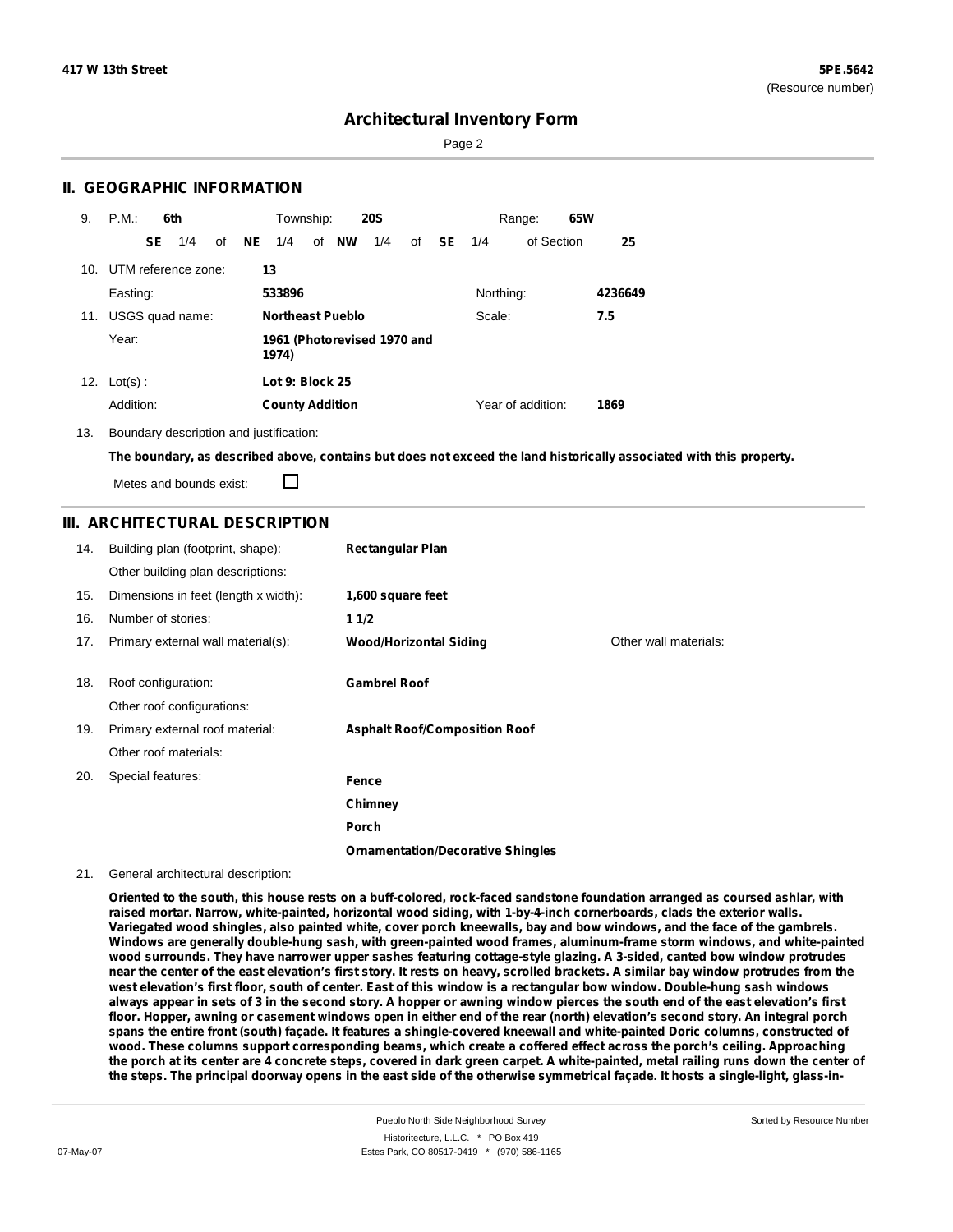Page 3

wood-frame door, with an oval-shaped light, opening behind a black, security storm door. A doorway opens in the center of the rear (north) elevation. A concrete step approaches the doorway. It provides access to a concrete patio connecting this house to the office behind (north of) it. A green, canvas awning protects the walkway. Green, interlocking asphalt shingles cover the cross-gambreled main roof and the pent roof between the first and second stories. White-painted wood fascia and soffit box the eaves. However, shaped rafter ends appear beneath the pent roof. Shaped brackets appear beneath the jetties at the top of **the gambrels. A red-brick chimney emerges at the junction of the roof ridges.**

22. Architectural style:

22. **Late 19th And 20th Century Revivals/Dutch Colonial Revival**

Other architectural styles:

Building type:

23. Landscape or special setting features:

This property is located on terrain sloping downward from north to south, with an elevation of around 4,700 feet above mean sea level. The neighborhood features modest, one- and two-story houses. Most of the houses here have an unusually shallow setback from West 13th Street, the busy, principal east-west thoroughfare through this area. This property is situated on the northeast corner of West 13th and North Greenwood streets. A planted-grass yard, with mature landscaping, surrounds the house, while shady elm and maple trees line the streets. A wood privacy fence, tinted green, encircles the backyard. A concrete **parking area is located at the northwest corner of the property.**

- 24. Associated buildings, features or objects:
	- 1 : Type: **Office Annex**

#### **IV. ARCHITECTURAL HISTORY**

| 25. | Date of Construction:  | Estimate:          | 1912                                                                                                                                                    | Actual:                                                                                       |
|-----|------------------------|--------------------|---------------------------------------------------------------------------------------------------------------------------------------------------------|-----------------------------------------------------------------------------------------------|
|     | Source of Information: |                    |                                                                                                                                                         | U.S. Census of 1910. Ward 7, Pueblo, Pueblo County, Colorado. Series T624, roll 124, p. 11.   |
|     |                        |                    | Sanborn Fire Insurance Maps (for Pueblo, Colorado). New York: Sanborn Map and<br>Publishing Co., 1883, 1886, 1889, 1893, 1904-05, 1904-51, and 1904-52. |                                                                                               |
| 26. | Architect:             | unknown            |                                                                                                                                                         |                                                                                               |
|     | Source of information: |                    |                                                                                                                                                         |                                                                                               |
| 27. | Builder:               | unknown            |                                                                                                                                                         |                                                                                               |
|     | Source of information: |                    |                                                                                                                                                         |                                                                                               |
| 28. | Original Owner:        | Samuel W. Townsend |                                                                                                                                                         |                                                                                               |
|     | Source of information: |                    | Co, consulted 1886 through 2003.                                                                                                                        | Pueblo City Directory. Pueblo, Co.; Salt Lake City; Kansas City, Mo.; and others: R.L. Polk & |
|     |                        |                    |                                                                                                                                                         |                                                                                               |

29. Construction history:

Sanborn maps and city directories suggest that this house was constructed in 1912. An analysis of the form, style, and materials corroborates this date. This house has not been significantly altered since its construction. The office annex was a **former, concrete-block garage dating to after 1952. It was remodeled into an office after 2001.**

30. Location: **original** Date of move(s):

## **V. HISTORICAL ASSOCIATIONS**

31. Original use(s): **Single Dwelling**

Describe: **A building housing additional office space for this family therapy practice fills much of the north half of this lot. Oriented to the south, the building rests on a concrete foundation. White vinyl siding clads the exterior walls. Covering the gables is broad, horizontal, wooden composition siding. Windows are 1-over-1-light, double-hung sash, with white vinyl frames. A** pair of doorways opens in the front (south) façade, one in the center and the other in the east **end. Both host 2-panel, 1-light, green-painted metal doors. The same kind of door opens in the north end of the west elevation, sheltered beneath a green canvas awning. Gray asphalt shingles cover the front-gabled roof.**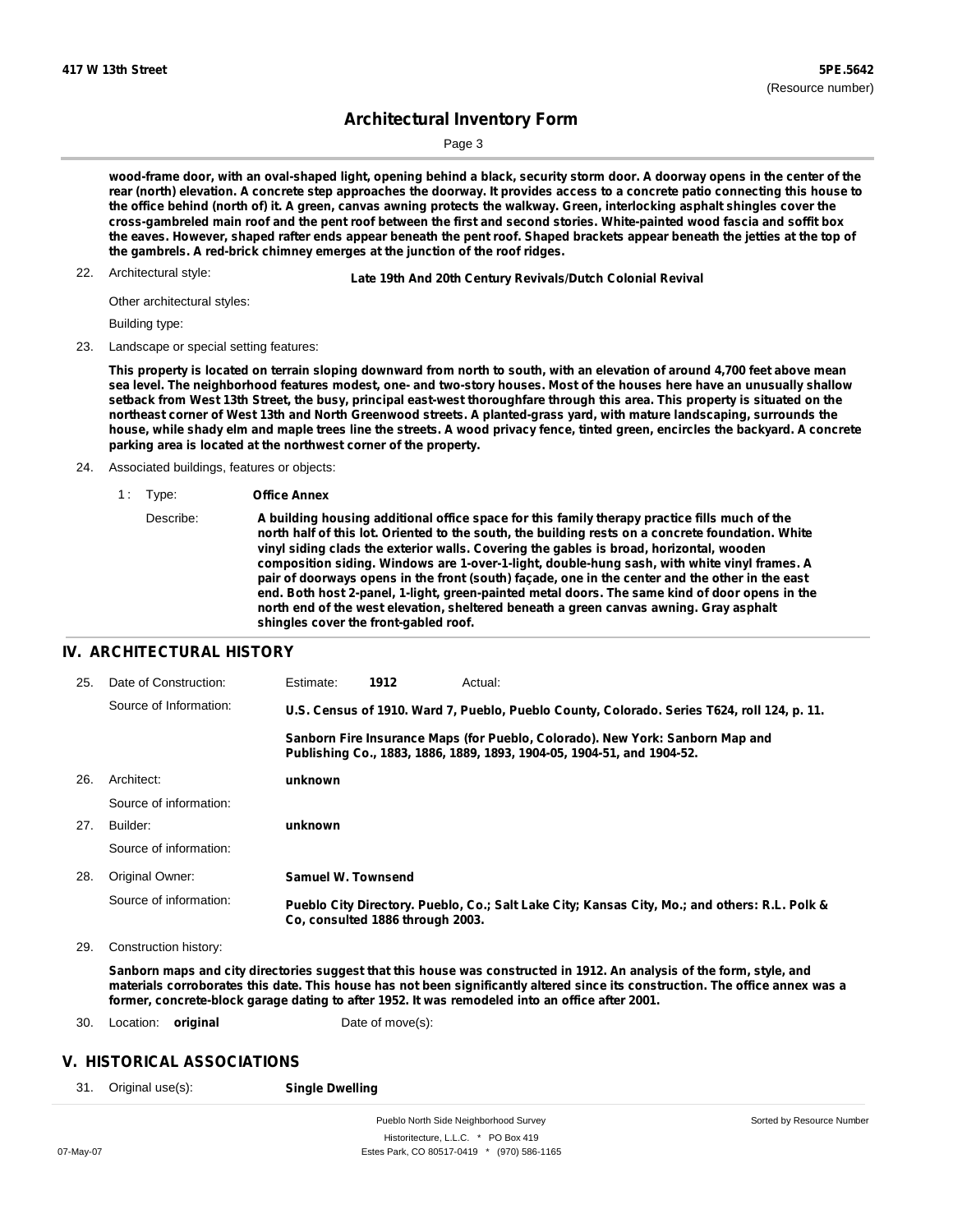Page 4

| 32. | Intermediate use(s): | <b>Single Dwelling</b>                 |
|-----|----------------------|----------------------------------------|
|     | 33. Current use(s):  | <b>Medical Business/Medical Office</b> |
|     | 34. Site type(s):    | <b>Counseling Center</b>               |

35. Historical background:

The first owner and resident of this house, constructed around 1912, general life insurance agent Samuel W. Townsend. He was born in 1869 in Illinois. In 1885 he married Edith D. Dickson. They had a daughter, Marion, and three sons: Morris D., John W., and Alan S. Before constructing this house, Samuel Townsend lived with his in-laws, Thomas H. and Eliza Dickson. The family moved from their 13th Street residence prior to 1925, eventually settling in Beulah. Samuel died in June 1936.

In 1925, the resident here was attorney George B. Baker, followed by Arnold M. Talbott in 1930. In 1935, Wilbur M. and Gertrude R. Heaton purchased the property and resided here. He was principal of Centennial High School, Wilbur died in June 1944 and **Gertrude remained here through 1945.**

Everett D. Nordstrom purchased this house around 1950 and resided here with his wife, Mary Williams Nordstrom. Together they had a daughter, Karen Lee Britton. Everett Nordstrom was a sales manager for the Pueblo Hotel Restaurant Supply **Company. Prior to 1955, Everett and Mary moved to Phoenix, Arizona. Everett died on July 2, 1972.**

Around 1955, Roy A. Bryan acquired the lot and resided in the house. He was born on June 24, 1916, in Union County, New Mexico, the youngest of 1three children. The family moved to Pueblo in 1922. He graduated from Centennial High School and served as an airplane pilot during World War II. After the war, Roy and brothers Carl and Ray opened their own real estate firm in Pueblo. He was the first full-time executive secretary of the Pueblo Board of Realtors. He also served four years as president of the Pueblo YMCA. With his wife, Virginia, Roy had two children: Douglas and Ann. The family later moved to Nebraska, where Roy served as executive secretary of the Omaha Board of Realtors. He was also briefly an executive of a Detroit-based computer listing service before settling in Toledo, Ohio, as the executive vice president of the Toledo Board of Realtors. Roy **Bryan died there in February 1983.**

Parkwood, LLC, purchased the property in 2001 from the Garcia family. The company uses the property to house its Parkwood **Family Counseling Center.**

Sources of information: 36.

**Pueblo County Office of Tax Assessor. Property information card [internet].**

**Pueblo City Directory. Pueblo, Co.; Salt Lake City; Kansas City, Mo.; and others: R.L. Polk & Co, consulted 1886 through 2003.**

**Sanborn Fire Insurance Maps (for Pueblo, Colorado). New York: Sanborn Map and Publishing Co., 1883, 1886, 1889, 1893, 1904-05, 1904-51, and 1904-52.**

**"Townsend (Samuel W.)" [obituary]. Pueblo Chieftain, 18 June 1936, p. 2.**

**"Baker (George B.)" [obituary]. Pueblo Chieftain, 13 February 1955, p. 7A.**

**"Nordstrom (E.D.)" [obituary]. Pueblo Chieftain, 4 July 1972, p. 6B.**

**"Roy Bryan" [obituary]. Pueblo Chieftain, 27 February 1983, p. 9A.**

**Bennett, Maiea A. Rodriguez. Interview with Adam Thomas, 8 August 2005.**

**"Heaton (Wilbur M.)" [obituary], Pueblo Chieftain, 9 June 1944, p. 4.**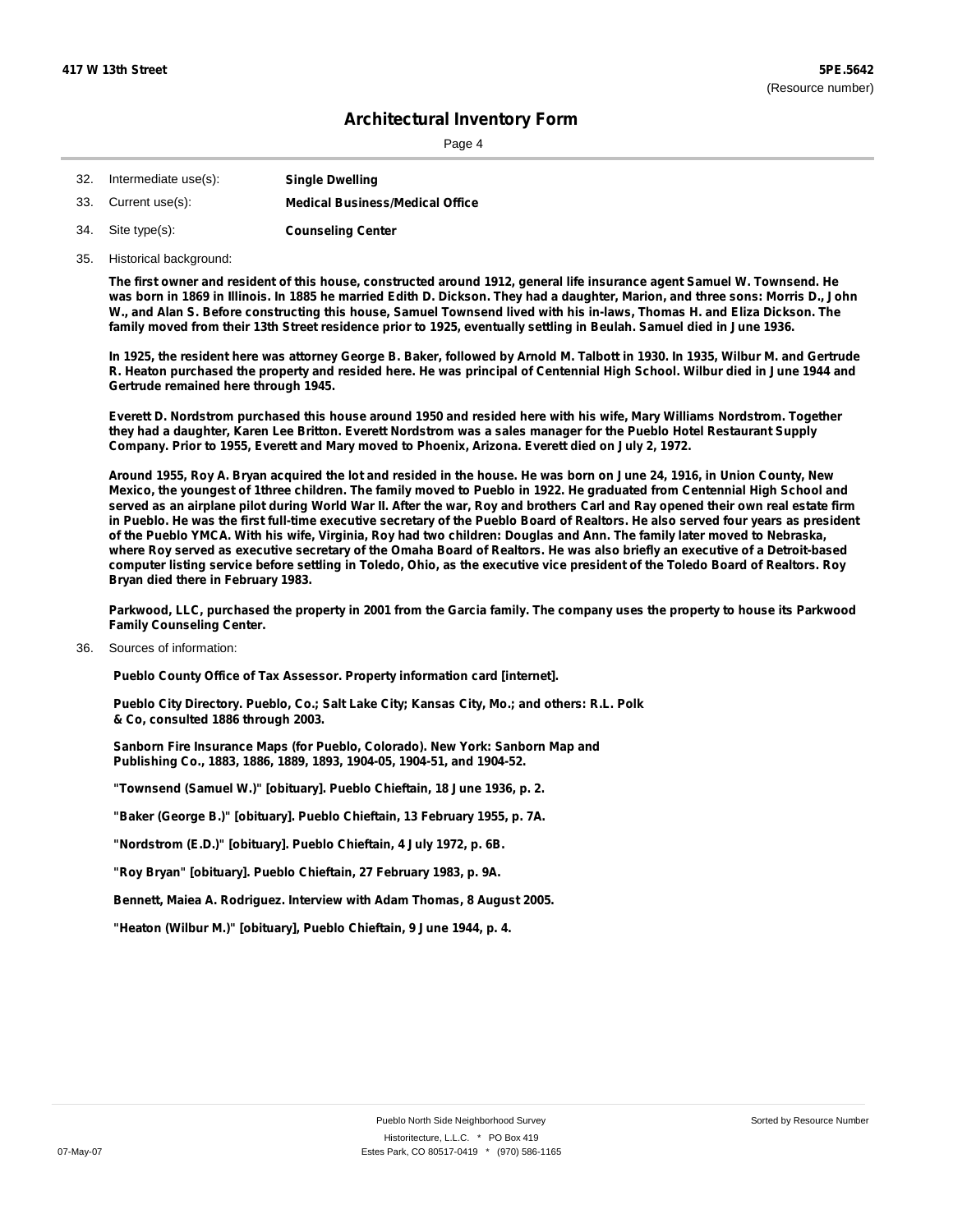۰

Sorted by Resource Number

# **Architectural Inventory Form**

Page 5

|     | <b>VI. SIGNIFICANCE</b>                             |                                                                                                                                                                                                                                                                                  |  |  |  |  |  |  |
|-----|-----------------------------------------------------|----------------------------------------------------------------------------------------------------------------------------------------------------------------------------------------------------------------------------------------------------------------------------------|--|--|--|--|--|--|
| 37. | Local landmark designation:                         | Yes $\Box$<br>No.<br>LE.                                                                                                                                                                                                                                                         |  |  |  |  |  |  |
|     | Designation authority:                              |                                                                                                                                                                                                                                                                                  |  |  |  |  |  |  |
|     | Date of designation:                                |                                                                                                                                                                                                                                                                                  |  |  |  |  |  |  |
| 38. | Applicable National Register criteria:              |                                                                                                                                                                                                                                                                                  |  |  |  |  |  |  |
|     | H                                                   | A. Associated with events that have made a significant contribution to the broad pattern of our history.                                                                                                                                                                         |  |  |  |  |  |  |
|     | $\Box$                                              | B. Associated with the lives of persons significant in our past.                                                                                                                                                                                                                 |  |  |  |  |  |  |
|     | 丙                                                   | C. Embodies the distinctive characteristics of a type, period, or method of construction, or represents the work<br>of a master, or that possess high artistic values, or represents a significant and distinguished entity whose<br>components may lack individual distinction. |  |  |  |  |  |  |
|     |                                                     | D. Has yielded, or may be likely to yield, information important in history or prehistory.                                                                                                                                                                                       |  |  |  |  |  |  |
|     |                                                     | Qualifies under Criteria Considerations A through G (see manual).                                                                                                                                                                                                                |  |  |  |  |  |  |
|     |                                                     | Does not meet any of the above National Register criteria.                                                                                                                                                                                                                       |  |  |  |  |  |  |
|     | <b>Pueblo Standards for Designation:</b>            |                                                                                                                                                                                                                                                                                  |  |  |  |  |  |  |
|     | 1a. History                                         |                                                                                                                                                                                                                                                                                  |  |  |  |  |  |  |
|     | $\mathbf{r}_1$                                      | Have direct association with the historical development of the city, state, or nation; or                                                                                                                                                                                        |  |  |  |  |  |  |
|     | 1b. History                                         |                                                                                                                                                                                                                                                                                  |  |  |  |  |  |  |
|     | $\mathcal{L}_{\mathcal{A}}$                         | Be the site of a significant historic event; or                                                                                                                                                                                                                                  |  |  |  |  |  |  |
|     | 1c. History                                         |                                                                                                                                                                                                                                                                                  |  |  |  |  |  |  |
|     | $\overline{\phantom{a}}$                            | Have direct and substantial association with a person or group of persons who had influence on society.                                                                                                                                                                          |  |  |  |  |  |  |
|     | 2a. Architecture                                    |                                                                                                                                                                                                                                                                                  |  |  |  |  |  |  |
|     | $\overline{\phantom{a}}$                            | Embody distinguishing characteristics of an architectural style or type; or                                                                                                                                                                                                      |  |  |  |  |  |  |
|     | <u>2b. Architecture</u><br>$\overline{\phantom{a}}$ | Be a significant example of the work of a recognized architect or master builder, or                                                                                                                                                                                             |  |  |  |  |  |  |
|     | <b>2c. Architecture</b>                             |                                                                                                                                                                                                                                                                                  |  |  |  |  |  |  |
|     | О<br>significant or influential innovation;         | Contain elements of architectural design, engineering, materials, craftsmanship, or artistic merit which represent a                                                                                                                                                             |  |  |  |  |  |  |
|     | <u>2d. Architecture</u>                             |                                                                                                                                                                                                                                                                                  |  |  |  |  |  |  |
|     | О                                                   | Portray the environment of a group of people or physical development of an area of the city in an era of history<br>characterized by a distinctive architectural style.                                                                                                          |  |  |  |  |  |  |
|     | 3a. Geography                                       |                                                                                                                                                                                                                                                                                  |  |  |  |  |  |  |
|     |                                                     | Have a prominent location or be an established, familiar, and orienting visual feature of the contemporary city, or                                                                                                                                                              |  |  |  |  |  |  |
|     | 3b. Geography                                       |                                                                                                                                                                                                                                                                                  |  |  |  |  |  |  |
|     | or rarity; or                                       | Promote understanding and appreciation of Pueblo's environment by means of distinctive physical characteristics                                                                                                                                                                  |  |  |  |  |  |  |
|     | 3c. Geography                                       |                                                                                                                                                                                                                                                                                  |  |  |  |  |  |  |
|     | $\Box$                                              | Make a special contribution to Pueblo's distinctive character.                                                                                                                                                                                                                   |  |  |  |  |  |  |
|     | Not Applicable                                      |                                                                                                                                                                                                                                                                                  |  |  |  |  |  |  |
|     | П                                                   | Does not meet any of the above Pueblo landmark criteria.                                                                                                                                                                                                                         |  |  |  |  |  |  |
| 39. | Area(s) of Significance:                            | <b>Architecture</b>                                                                                                                                                                                                                                                              |  |  |  |  |  |  |
| 40. | Period of Significance:                             | ca. 1912                                                                                                                                                                                                                                                                         |  |  |  |  |  |  |
| 41. | Level of significance:                              | National:<br>State<br>Local                                                                                                                                                                                                                                                      |  |  |  |  |  |  |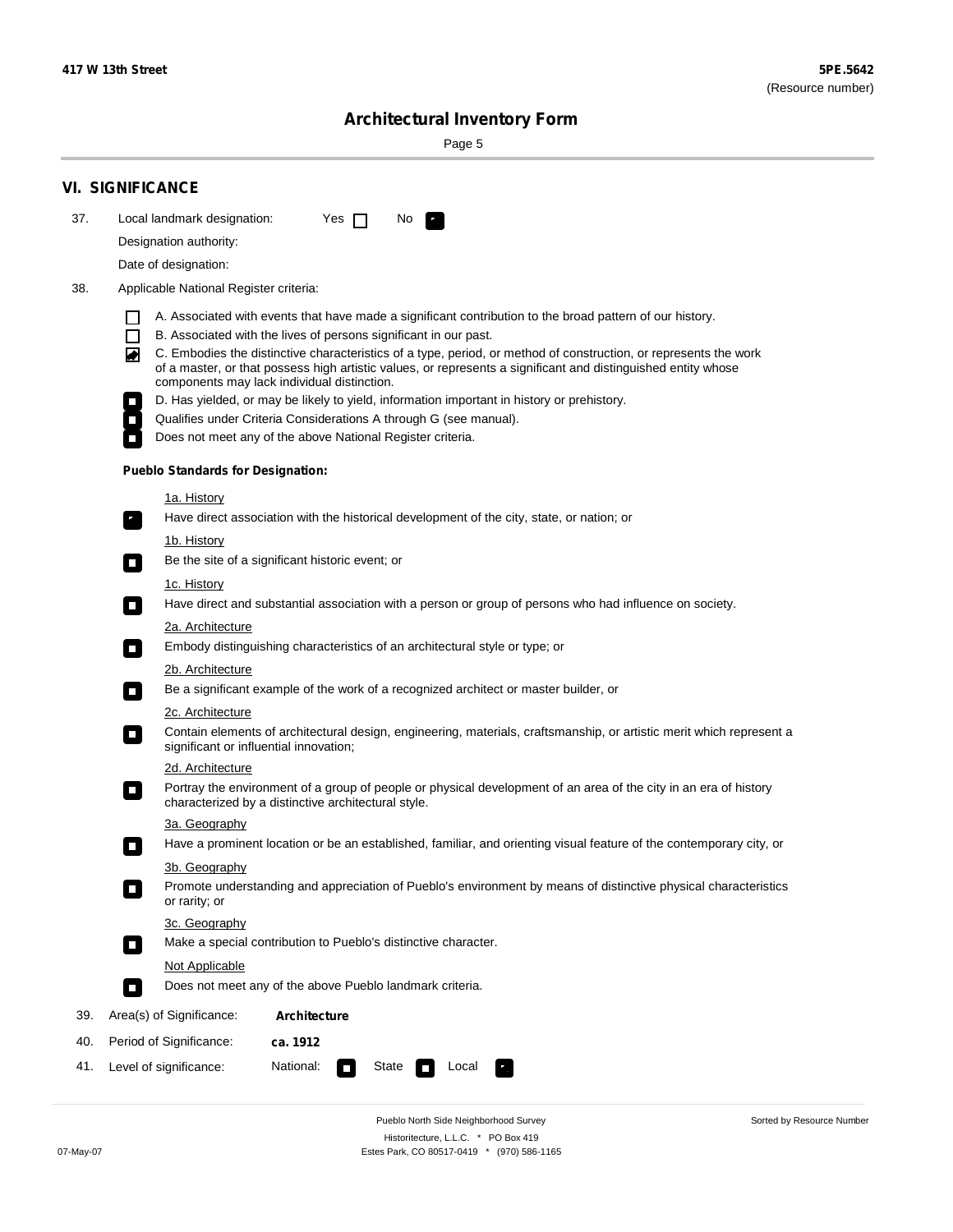Page 6

#### 42. Statement of significance:

This property is historically significant under Pueblo Local Landmark criterion 1A for its association with the development of **Pueblo's North Side Neighborhood, when more architecturally sophisticated buildings like this one joined the smaller,** plainer dwellings originally constructed here. It is also associated with Pueblo's professional middle class, which largely settled in the neighborhood. As well, the house is architecturally significant under National Register criterion C (Pueblo Local Landmark criterion 2A) as an intact example of the Dutch Colonial Revival style. However, the levels of architectural and historical significance, combined with physical integrity, are not to the extent that this property would qualify for individual listing in the National Register of Historic Places, or the Colorado State Register of Historic Properties. However, it may be potentially eligible as a City of Pueblo Landmark. It is most likely a contributing resource within any potential historic district.

Constructed around 1912, this house exhibits a high level of physical integrity relative to the seven aspects of integrity as defined by the National Park Service and the Colorado Historical Society: location, setting, design, materials, workmanship, feeling, and association. This house has not been significantly altered since its construction. The building retains sufficient **physical integrity to convey its significance.**

#### **VII. NATIONAL REGISTER ELIGIBILITY ASSESSMENT**

44. National Register eligibility field assessment: Local landmark eligibility field assessment:

45. Is there National Register district potential? Yes

**Pueblo's North Side Neighborhood represents the evolution of the city's professional middle and upper classes. Its diversity of architectural styles and forms directly represents the city's changing economic and cultural climates. As well, the neighborhood is distinctive because it appears to have evolved independently of the area's dominant industry, steel manufacturing.** Discuss:

 $\blacksquare$ 

No<sub>D</sub>

Yes Yes No

**Individually eligible Not eligible** Not eligible **Need data Individually eligible Not eligible Not eligible Need data** 

 $No$   $N/A$ 

N/A

If there is National Register district potential, is this building contributing:



#### **VIII. RECORDING INFORMATION**

| 47. | Photograph numbers): | <b>CD-ROM Photo Disc: North Side Photos</b><br>File Name(s): 13thstw417                                                       |
|-----|----------------------|-------------------------------------------------------------------------------------------------------------------------------|
|     | Negatives filed at:  | <b>Special Collections</b><br><b>Robert Hoag Rawlings Public Library</b><br>100 East Abriendo Avenue<br>Pueblo, CO 81004-4290 |
| 48. | Report title:        | <b>Pueblo North Side Neighborhood Survey</b>                                                                                  |
| 49. | $Date(s)$ :          | 06/22/05                                                                                                                      |
| 50. | Recorder(s):         | <b>Adam Thomas</b>                                                                                                            |
| 51. | Organization:        | Historitecture, L.L.C.                                                                                                        |
| 52. | Address:             | <b>PO Box 419</b>                                                                                                             |
|     |                      | Estes Park, CO 80517-0419                                                                                                     |
| 53. | Phone number(s):     | (970) 586-1165                                                                                                                |

<sup>43.</sup> Assessment of historic physical integrity related to significance: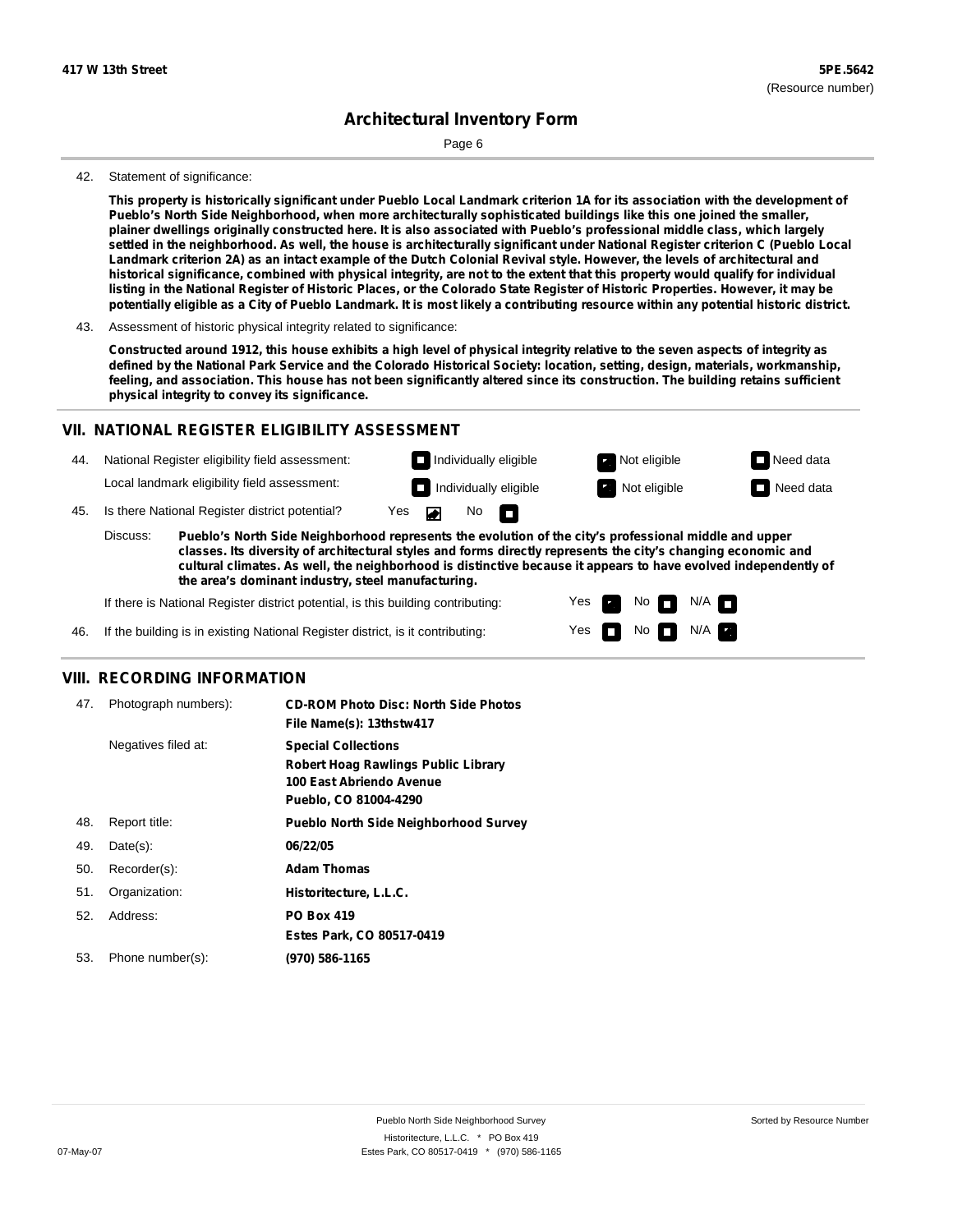Page 7